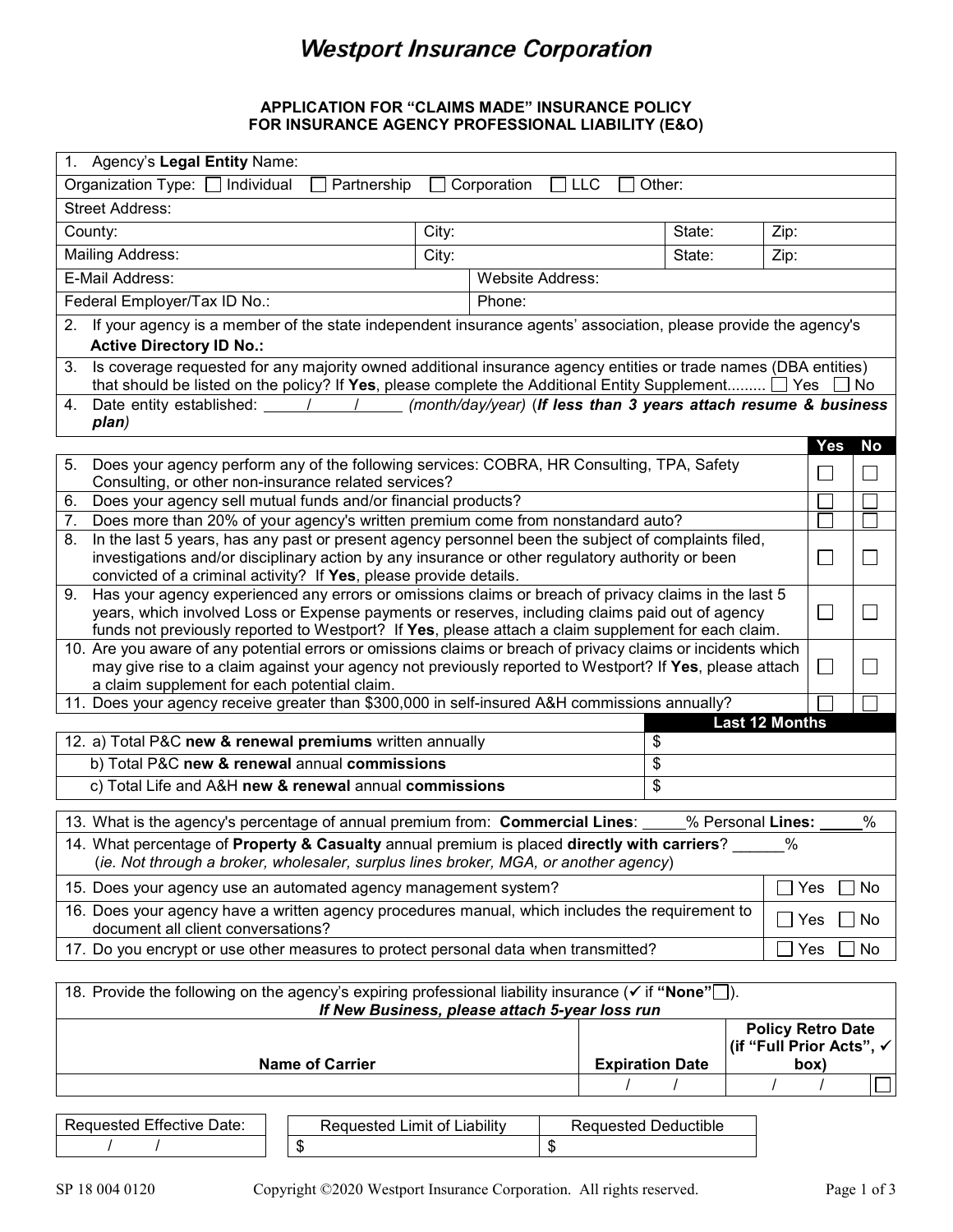## **NOTICE TO APPLICANT**

**I hereby authorize the release of claim information from any prior insurer to us.** 

**I understand and accept that the policy applied for provides coverage on a claims-made basis for only those claims that are made against the insured while the policy is in force and that coverage ceases with the termination of the policy. All claims will be excluded that result from any acts, circumstances or situations known prior to the inception of coverage being applied for, that could reasonably be expected to result in a claim.** 

#### **For your protection, the following Fraud Warnings are required to appear on this application.**

The following Fraud Warning applies to **Alabama:** Any person who knowingly presents a false or fraudulent claim for payment of a loss or benefit or who knowingly presents false information in an application for insurance is guilty of a crime and may be subject to restitution fines or confinement in prison, or any combination thereof."

The following Fraud Warning applies to **Arkansas/Louisiana**: Any person who knowingly presents a false or fraudulent claim for payment of a loss or benefit or knowingly presents false information in an application for insurance is guilty of a crime and may be subject to fines and confinement in prison.

The following Fraud Warning applies to **Colorado**: It is unlawful to knowingly provide false, incomplete, or misleading facts or information to an insurance company for the purpose of defrauding or attempting to defraud the company. Penalties may include imprisonment, fines, denial of insurance, and civil damages. Any insurance company or agent of an insurance company who knowingly provides false, incomplete, or misleading facts or information to a policy holder or claimant for the purpose of defrauding or attempting to defraud the policyholder or claimant with regard to a settlement or award payable from insurance proceeds shall be reported to the Colorado Division of Insurance within the Department of Regulatory Agencies.

The following Fraud Warning applies to **Florida**: Any person who knowingly and with intent to injure, defraud or deceive any insurer, files a statement of claim or an application containing any false, incomplete or misleading information is guilty of a felony of the third degree.

The following Fraud Warning applies to **Hawaii**: For your protection, Hawaii law requires you to be informed that presenting a fraudulent claim for payment of a loss or benefit is a crime punishable by fines or imprisonment, or both.

The following Fraud Warning applies in **Kentucky**: Any person who knowingly and with intent to defraud any insurance company or other person, files an application for insurance containing any materially false information, or conceals for the purpose of misleading information concerning any fact material thereto, commits a fraudulent insurance act, which is a crime.

The following Fraud Warning applies in **Maryland**: Any person who knowingly or willfully presents a false or fraudulent claim for payment of a loss or benefit or who knowingly or willfully presents false information in an application for insurance is guilty of a crime and may be subject to fines and confinement in prison.

The following Fraud Warning applies in **New Jersey**: Any person who includes any false or misleading information on an application for an insurance policy is subject to criminal and civil penalties.

The following Fraud Warning applies in **New Mexico**: Any person who knowingly presents a false or fraudulent claim for payment of a loss or benefit or knowingly presents false information in an application for insurance is guilty of a crime and may be subject to civil fines and criminal penalties.

The following Fraud Warning applies in **Ohio**: Any person who, with intent to defraud or knowing that he is facilitating a fraud against an insurer, submits an application or files a claim containing a false or deceptive statement is guilty of insurance fraud.

The following Fraud Warning applies in **Oklahoma**: Any person who knowingly, and with intent to injure, defraud or deceive any insurer, makes any claim for the proceeds of an insurance policy containing any false, incomplete or misleading information is guilty of a felony.